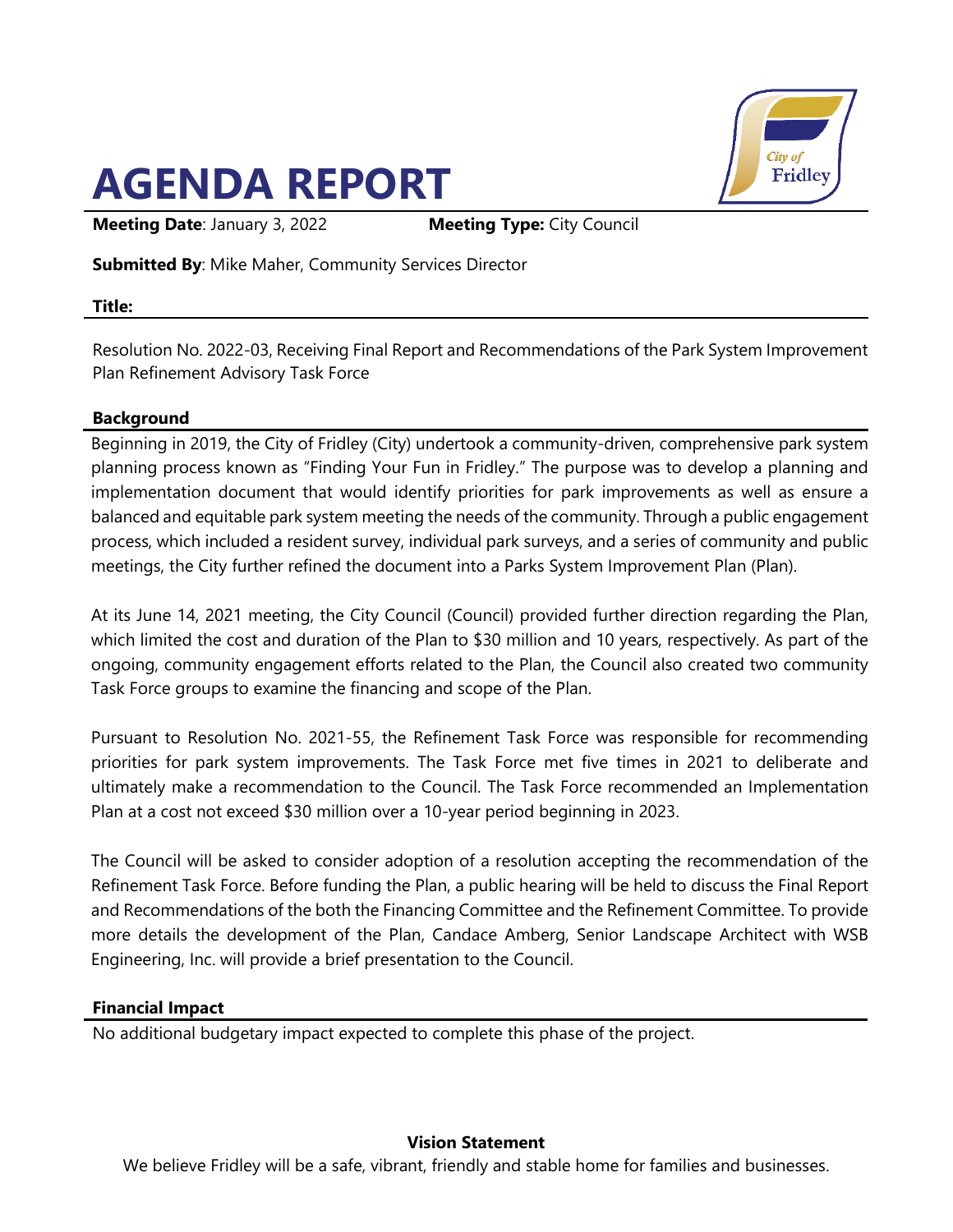#### **Recommendation**

Staff recommend approval of Resolution No. 2022-03.

#### **Focus on Fridley Strategic Alignment**

**X** Vibrant Neighborhoods & Places **X** Community Identity & Relationship Building Financial Stability & Commercial Prosperity Public Safety & Environmental Stewardship Organizational Excellence

#### **Attachments and Other Resources**

- Resolution No. 2022-03
- Exhibit A: Park System Improvement Plan Refinement Task Force Final Report and Recommendation